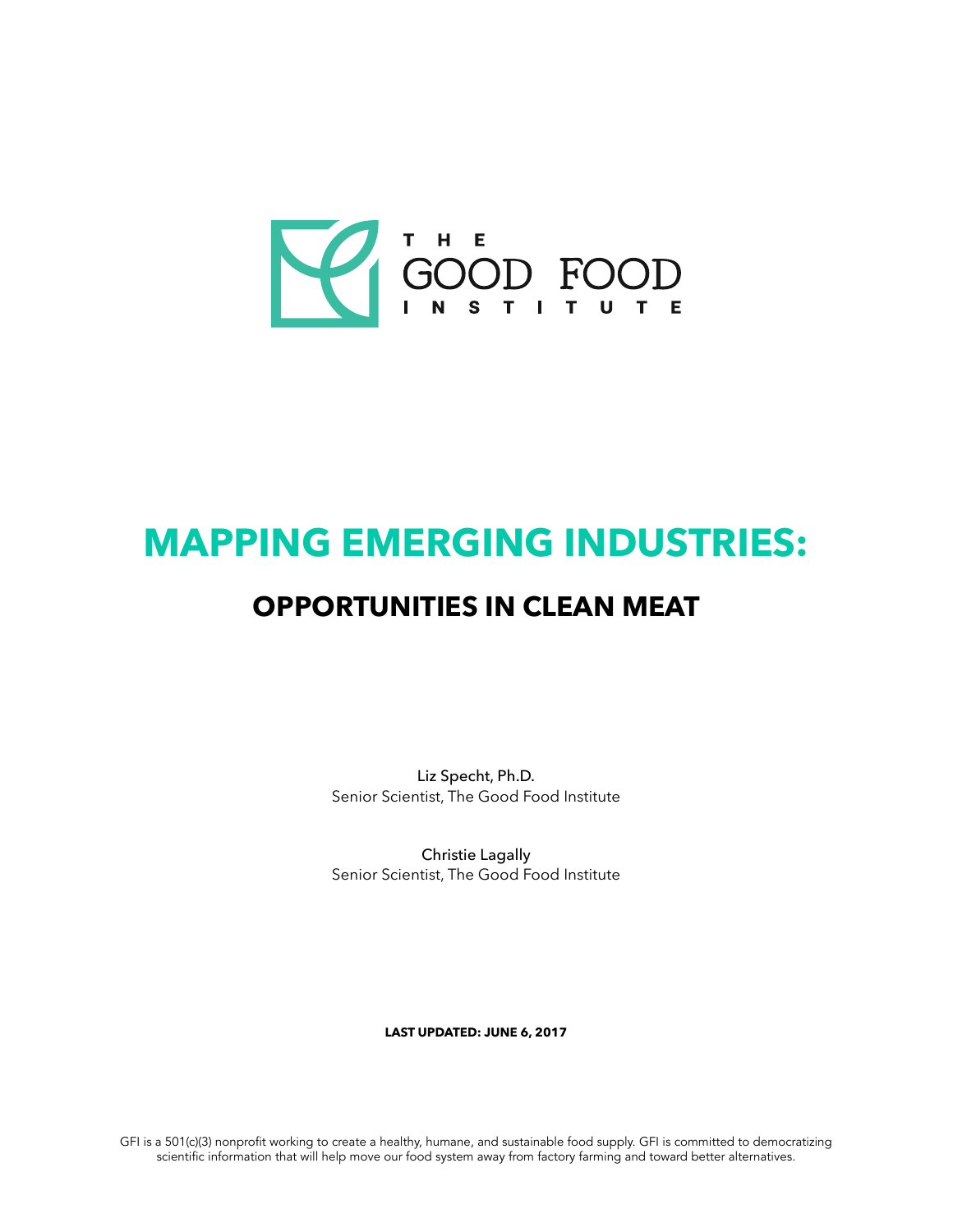# **AN INTRODUCTION TO MIND MAPS: MAPPING EMERGING INDUSTRIES**

A mind map allows the viewer to visualize critical technologies in an emerging industry and identify gaps in research and development as well as opportunities for strategic industry partnerships. This mind map illuminates opportunities for technology development in one of the most promising food tech industries: clean meat. As will be explored in more detail in a forthcoming white paper on the industry, some of these areas are best addressed by academic research, others are best suited for innovation within nimble startups, and others would be best addressed by established companies in related felds like cell therapy or industrial biotechnology.

## **THE CASE FOR PURSUING CLEAN MEAT RESEARCH AND DEVELOPMENT**

In March 2017, the National Academy of Sciences released a report, "Preparing for Future Products of [Biotechnology](https://www.nap.edu/read/24605/chapter/1)." The report, which was researched and written by more than a dozen top scientists and peer reviewed by an additional 17, was produced at the request of the White House with a focus on identifying the products that are likely to be produced by biotechnology in the next 10 years. In the report, clean meat is flagged as an area of high growth potential.

While the plant-based meat sector continues to make impressive strides toward parity with conventional meat in taste and texture, clean meat allows consumers to maintain their dietary preferences for animal meat while removing many of the inefficiencies and harms of current meat production. Clean meat production requires far less land and water than conventional meat, will produce exponentially less climate change, and eliminates the severe environmental repercussions of animal waste and contamination via runoff. It also requires no antibiotics, produces no bacterial contamination, and will not harm animals.

Clean meat will likely fnd an early market entry point as a high-value ingredient in products that are predominantly plant-based. The taste profle of meat is highly complex, comprising thousands of molecules that interact chemically in subtle, not always predictable ways with other components of food during the cooking process. As a result, the favor of meat is not trivial to replicate or reconstitute from alternative ingredients, and adding clean meat to the mix can solve this problem without introducing the external harms of conventional animal agriculture.

Furthermore, critical technologies that are developed along the way will likely serve as lucrative intellectual property licensing opportunities for other high-value industries that rely on large-scale cell culture. Thus, investment of human and fnancial capital into this feld is likely to pay dividends in many areas, several of which may occur on shorter timescales than the development of full-fedged, price-competitive clean meat production.

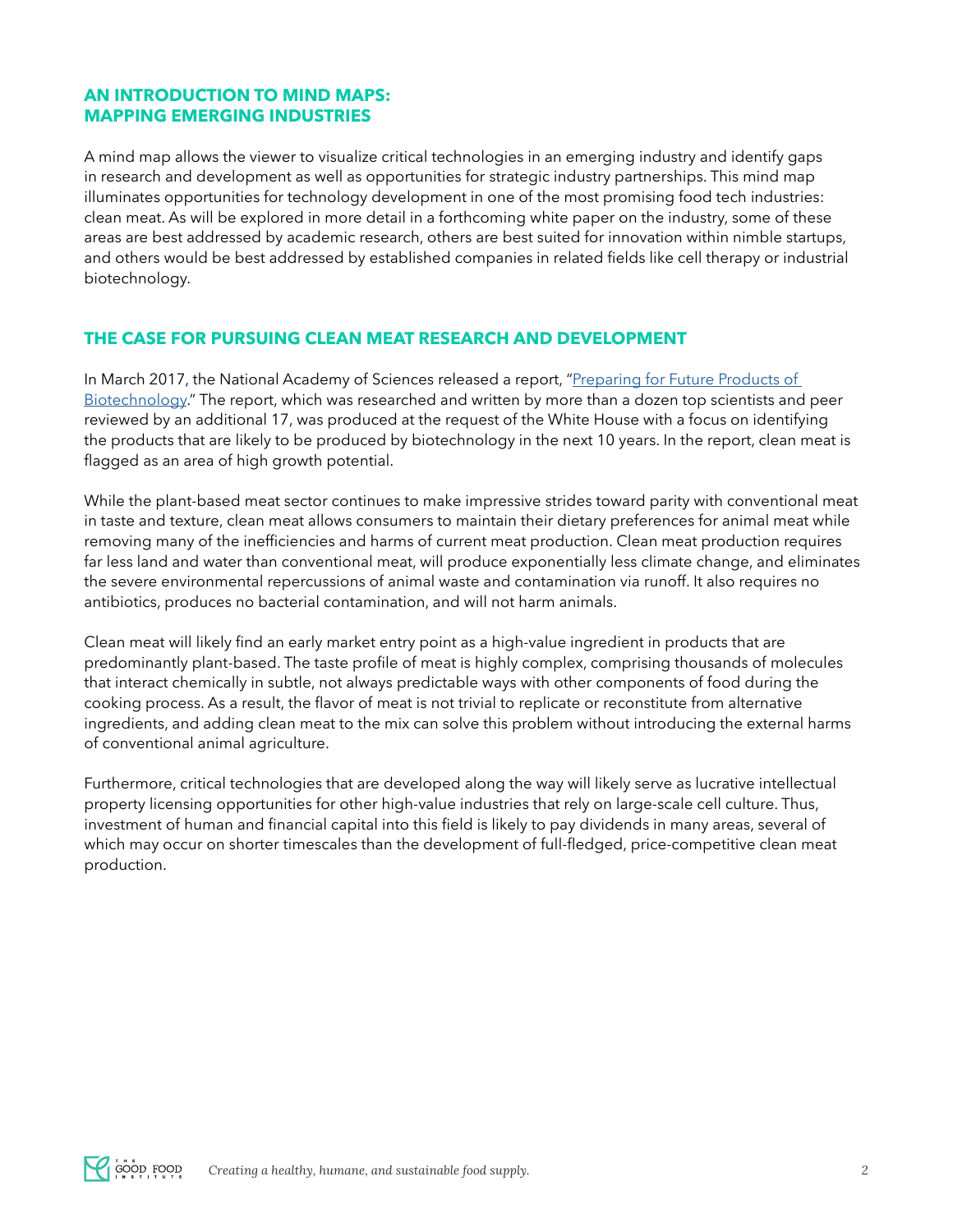# **LAUNCHING AN INDUSTRY: CRITICAL AREAS OF RESEARCH AND DEVELOPMENT**

The clean meat industry mind map (Figure 1) illustrates five main areas for development: cell lines, cell culture media, scaffolding and structuring, bioreactors, and supply chain and distribution. While they are displayed as discrete areas to facilitate visualization, each of these areas is closely intertwined. Thus, rapid development of the industry as a whole requires concerted communication among researchers and companies that are conducting development in different areas of this conceptual map.



Figure 1. A conceptual mind map illustrating the primary elements for development and production of clean meat at large scale.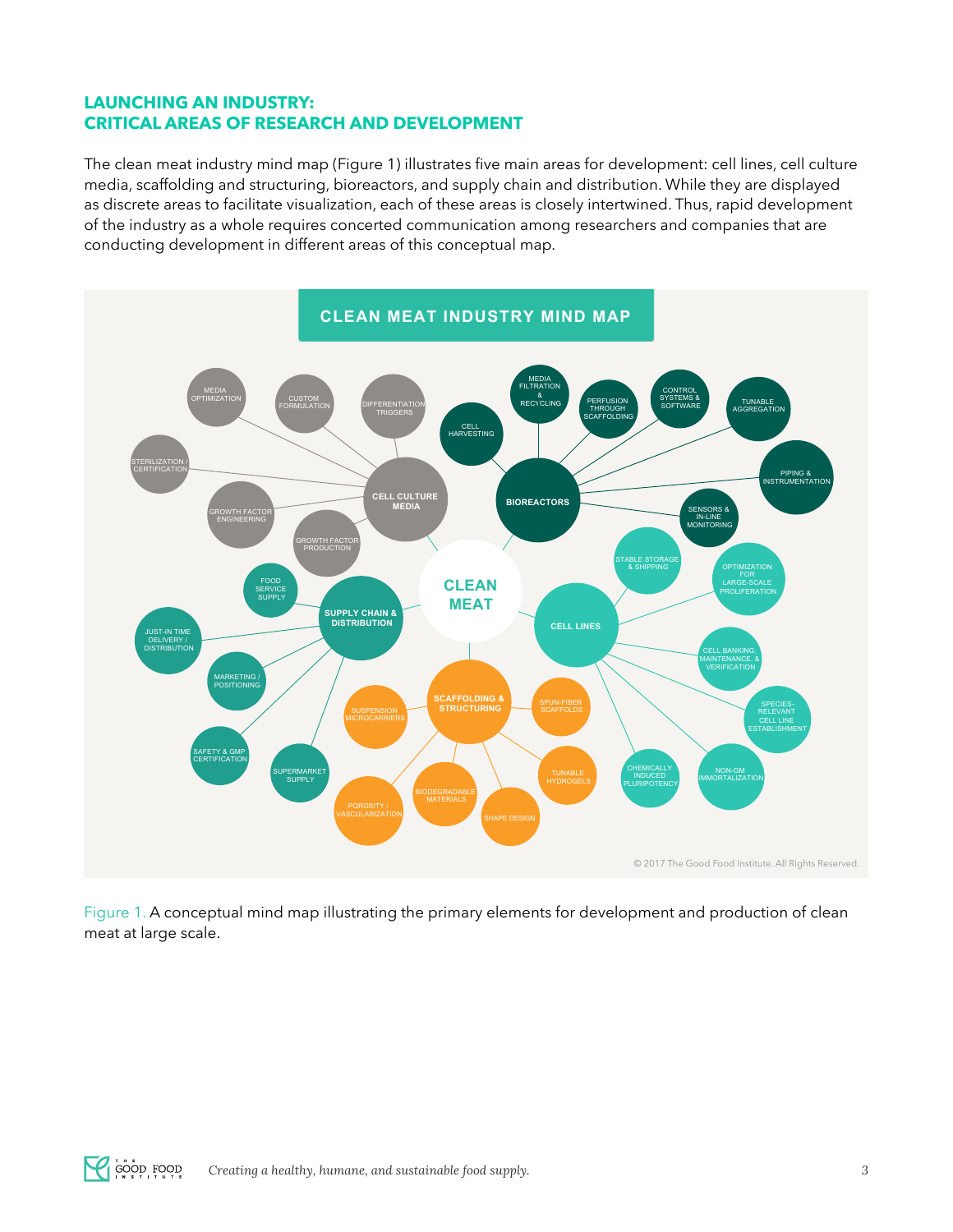## **CELL LINES**

Clean meat production begins with obtaining cell lines for the desired animal species. Generating a cell line means isolating a population of cells that is stable and immortalized. In other words, the cell line must behave in a consistent and predictable way through many generations, while maintaining an unlimited capacity to divide.

In some cases, "primary cells" directly isolated from an organism can spontaneously immortalize, meaning that they develop the ability to reproduce indefnitely without human interference. However, more stable lines may be produced through targeted modifcations. Due to regulatory concerns in some countries, methods that do not rely on genetic modifcation may be preferred. Adult cells can also be reverted to stem cells, which are capable of proliferating indefinitely and differentiating into multiple cell types. Genetic modification has been the standard method for inducing these stem cells, but other so-called "footprint-free" methods should be explored for the clean meat feld. Other modifcations or adaptations – such as the ability to grow in suspension, divide more quickly, or differentiate in response to unique environmental cues – may also be introduced in the cell lines.

Once a stable, immortalized cell line exists, in theory it can be used indefnitely for production. However, even the most stable cell lines may eventually exhibit instability. Commercial cell banks store the original cell lines, provide validation services to ensure consistency, and will need to develop appropriate storage and shipping strategies for the volumes of cells needed by the clean meat field.



Figure 2. Schematic illustrating one conception of the process of clean meat production at scale. The frst stage is proliferation of the cells, followed by a differentiation and maturation stage where cells are seeded onto scaffolds and allowed to mature into the cell types required for meat. Each of these stages presents its own design requirements for the media, scaffolding, and bioreactors.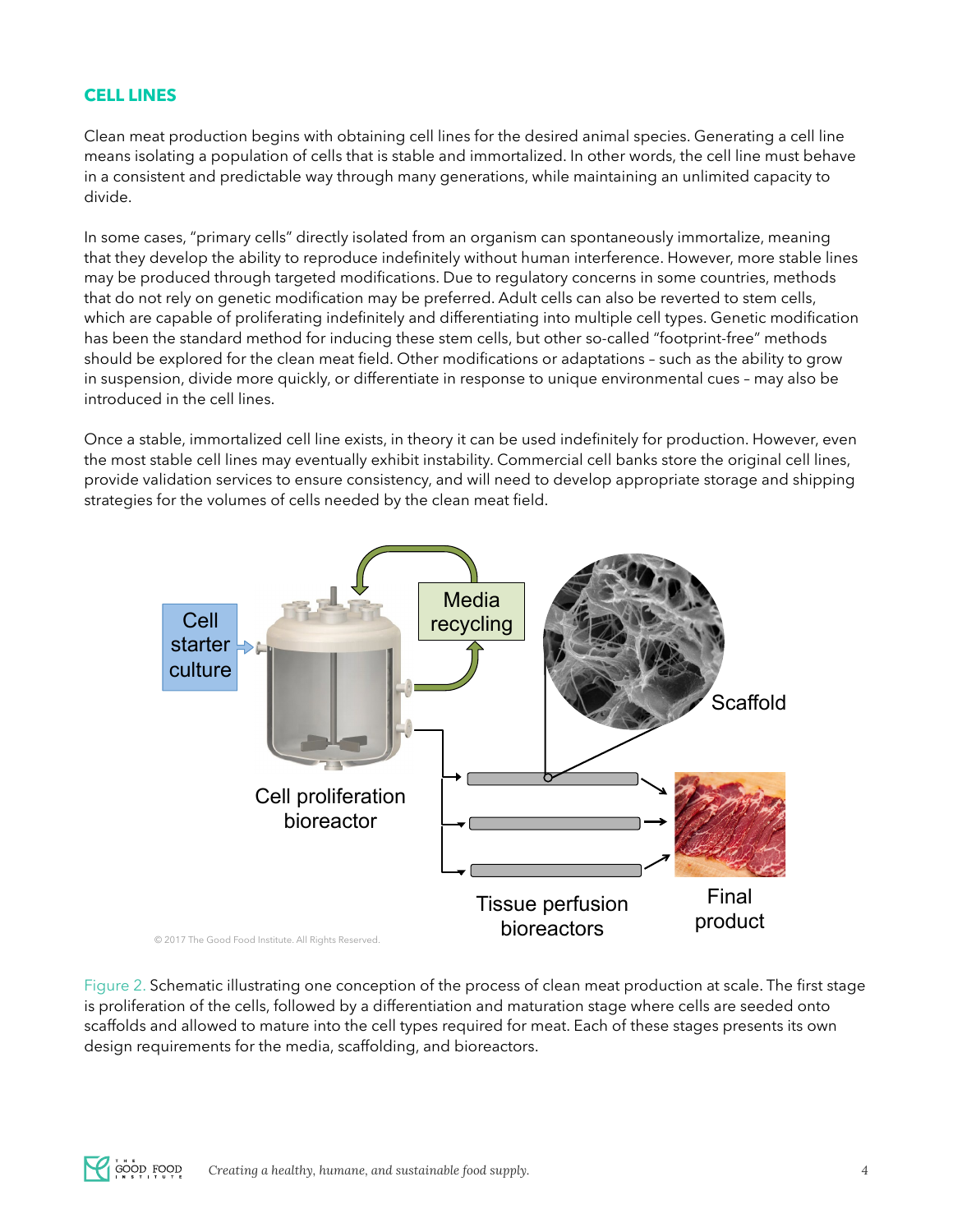#### **CELL CULTURE MEDIA**

Just like cells inside an organism, cells in culture require nutrients to grow. Cell culture media is a nutrient solution containing salts, pH buffers, and the building blocks of cellular structures like proteins and fats. It also contains molecules called growth factors, which are signaling molecules that direct the cells to behave in certain ways. For example, specifc differentiation factors guide cells towards becoming muscle or fat or blood cells. Traditionally these factors were obtained from animal serum, but serum has already been largely phased out of cellular therapeutics and regenerative medicine. Hundreds of serum-free formulations already exist; however, they are currently too costly for commercially viable clean meat production. Customized serum-free formulations will have to be optimized for clean meat-relevant cell lines with cost as a key parameter.

Several approaches can substantially reduce the cost of media. Growth factors can be engineered for higher stability and potency, or even replaced by peptide or small molecule mimics that are far less expensive. A synthetic biology approach could be used to reengineer cellular signaling pathways to respond to benign triggers like sugars or light, thus eliminating the need for complex growth factors altogether. Finally, sourcing, sterilizing, and certifcation requirements may be less stringent for food applications than for biomedicine, opening another avenue for significantly reducing media costs.

## **SCAFFOLDING AND STRUCTURING**

Scaffolds provide a support structure for cellular adherence. In the simplest case, microcarriers within a stirred bioreactor may act as scaffolds during cell proliferation. For more complex, structured products, the scaffold requirements are much more demanding and must be integrated within the fnal product. The material must be edible or biodegradable, as well as low-cost and made from abundant sources.

These complex products require co-culture of multiple cell types and/or differentiation while embedded within a three-dimensional scaffold. To accommodate three-dimensional growth, the scaffolds must exhibit porosity for perfusing nutrient media. Alternatively, they must support vascularization of the tissue itself, i.e., the formation of a network of vessels to allow nutrients to permeate the tissue. Several production methods, including 3D printing and spun-fber platforms, allow fne-tuning of pore size and microstructures within the scaffold.

Scaffold materials can also assist with the cellular differentiation process. Cells differentiate in response to external molecular signals from the growth media or neighboring cells, but they are also responsive to the biomechanical properties of their environment. Materials like engineered hydrogels allow fne-tuning of parameters like stiffness, cell adherence, and even controlled release of growth factors. These cues can direct cells to differentiate into various cell types along defned regions, helping to achieve the segmented fakiness of a fish filet or the marbling found in a steak.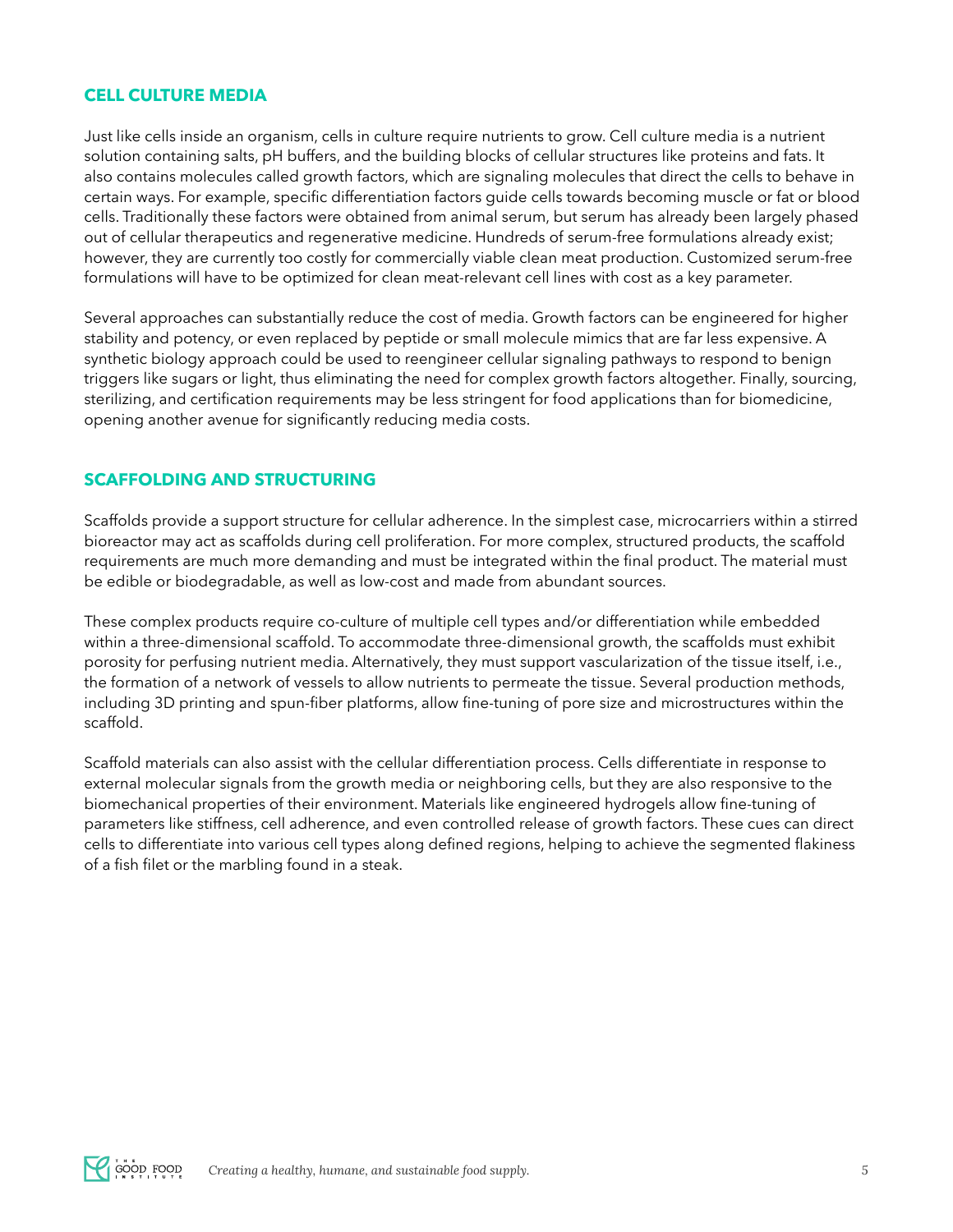#### **BIOREACTORS**

Bioreactors are the machines in which every other element in clean meat production is contained: where cells proliferate, and where the transition from cells into meat occurs. As with media, clean meat bioreactors will have unique design requirements depending on the stage of production.

The proliferation bioreactors will likely be stirred tank reactors, which are already well developed for mammalian cell proliferation. Some of these systems use cells in suspension while others rely on microcarriers. Cell aggregates are also frequently used for stem cell growth, and some systems allow the formation and dissolution of such aggregates to be controlled by conditions like temperature. Regardless of the proliferation platform, the cells must be harvested efficiently for transfer into the next phase of production. For the differentiation and maturation stage, perfusion bioreactors are needed that will fow media through cellseeded scaffolds. These bioreactors will need to be developed in close collaboration with scaffold developers.

Both proliferation and maturation bioreactor systems will need to incorporate a media recycling system to minimize inputs and waste. This system will require analytical sensors to measure concentrations of critical media components in real time and introduce fresh components as needed. Likewise, the system will need to be capable of fltering out waste products, maintaining pH and osmotic homeostasis, and maintaining realtime quality control systems. An interdisciplinary approach with intimate knowledge of cellular metabolism as well as sensors, software, piping and instrumentation, and quality control will be necessary for success on this front.

#### **SUPPLY CHAIN AND DISTRIBUTION**

As with any large industry, establishing a robust and specialized supply chain is critical for effcient product production and delivery. The most signifcant inputs to the system will be the primary "ingredients" of cell culture media and scaffold material. Production of both of these will likely be outsourced rather than produced in-house by clean meat companies. For each input and for the clean meat products themselves, rigorous systems must be in place to ensure safety, good manufacturing practices, and product consistency. Developing suitable transportation methods for these inputs also represents a growth area. Once the end product has been manufactured, companies will tap into larger marketing and distribution networks to make it to the hands of consumers – through foodservice and restaurants, grocers and supermarkets, or manufacturers of plantbased meats that are creating hybrid products.

## **TECHNOLOGICAL REQUIREMENTS FOR A VARIETY OF CLEAN MEAT PRODUCTS**

Depending on the target product, clean meat producers may not require signifcant development in all of the above technological areas. The first products that come to market may be hybrid products wherein clean meat is included as a part of plant-based products that essentially require only cell lines, media, and proliferative bioreactors to come to fruition. The next commercial products will likely be ground meat mimics, where scaffolding can be minimal; more complex structures requiring vascularization or perfusion bioreactors are not necessarily required. Finally, more structured tissues – like those mimicking steaks or chicken breasts – will require research and development in all of the areas outlined above. Thus, a consideration of target product(s) should drive the research and development focus.

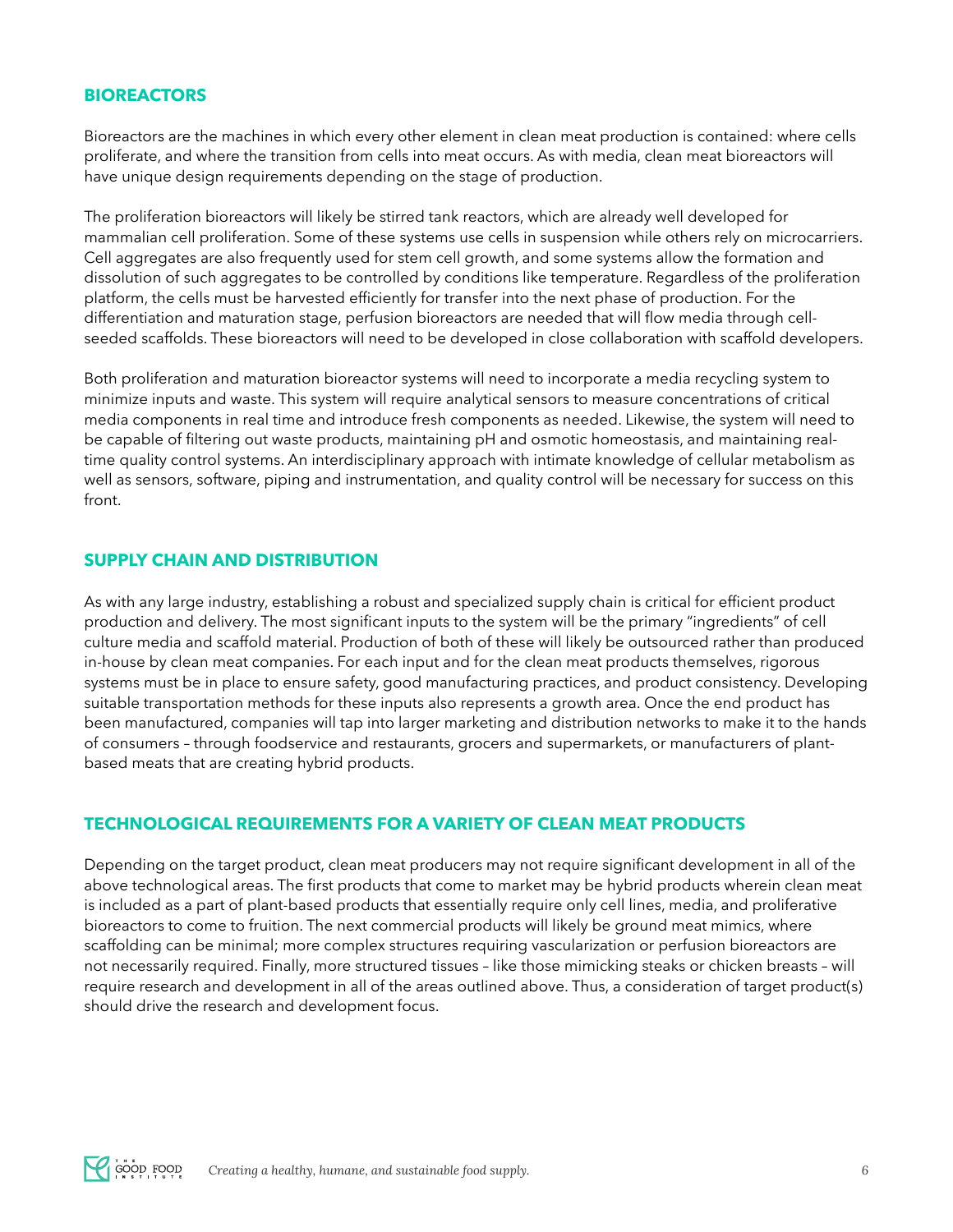# **OPPORTUNITIES FOR INVOLVEMENT**

Because of the novelty of this industry, opportunities for involvement exist across the entire spectrum of research, development, and commercialization.

While the majority of research and development for the explicit purpose of commercializing clean meat is occurring in start-up companies, the importance of involving established industry partners should not be underestimated – both for upstream involvement (development and production) and for downstream opportunities (such as distribution and market access). In addition, academic researchers can provide crucial technological advances for ongoing incorporation into production platforms for the next generation of clean meat production - with an eye constantly towards improving cost and efficiency.

Additionally, there is signifcant opportunity for researchers currently working in related felds to shift their focus towards clean meat as a novel application with immense commercial potential. Already, relevant research - both within academia and by industry leaders - has been conducted within the biomedical feld -- for example, related to immortalized cell lines, xeno-free media, and co-cultures of complex tissues -- that is simply waiting to be applied to clean meat production.

As a leader in the advancement of technology and industrial development to move our food system away from conventional animal agriculture, The Good Food Institute's Science & Technology team is actively investigating and pursuing key strategies to expand the feld and accelerate the commercialization of clean meat in order to create a more healthy, humane, and sustainable food supply.

See GFI.org for more information.